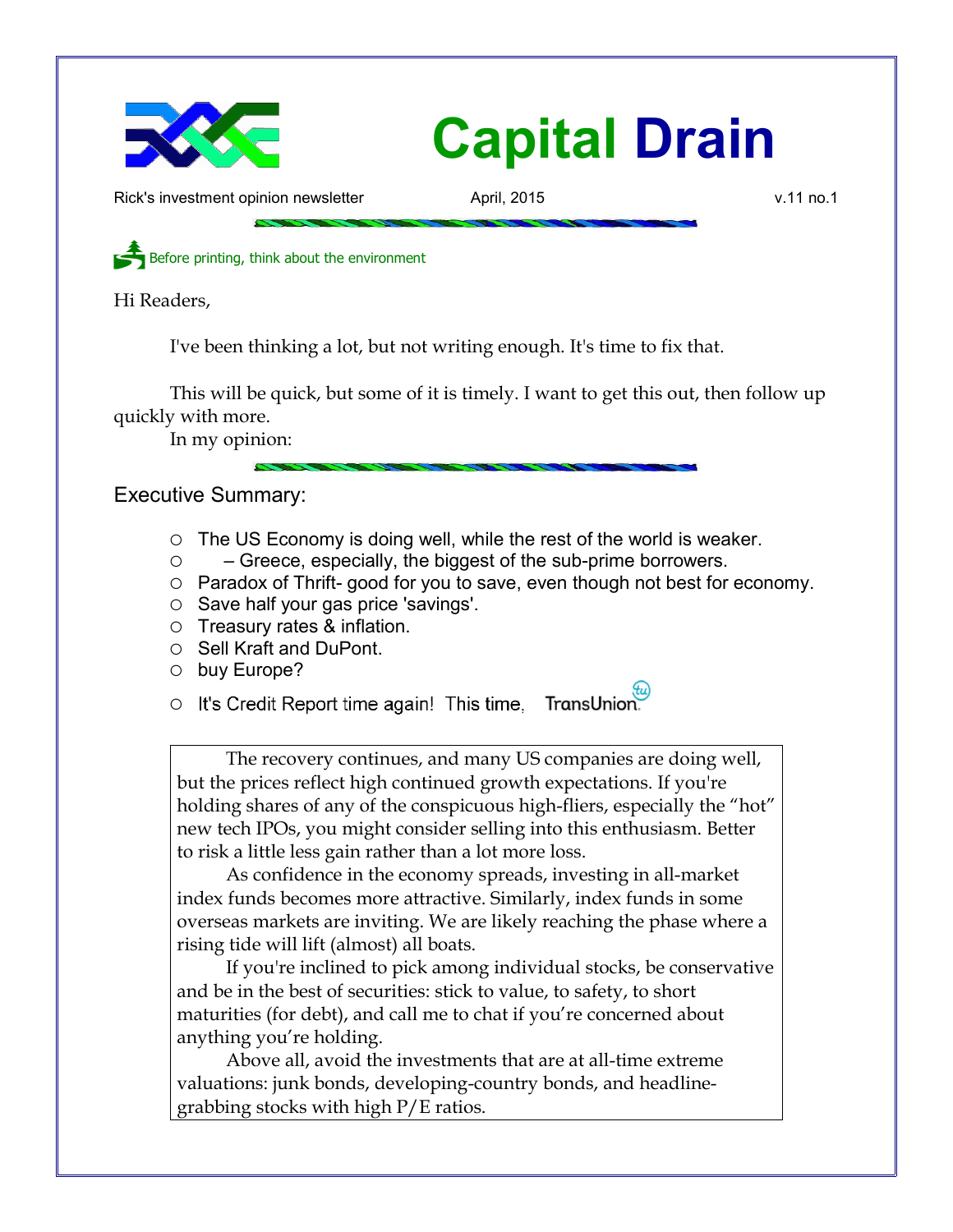## The Details:

The US economy is doing well enough, and doing especially well considering the weakness in the rest of the world. We need more growth, and we can get it, as we continue to put more people back to work.

India is doing OK now, and may become a long-term bright spot. They seldom produce great growth, but they've been doing pretty well. China has slowed, but could be OK. Japan and Brazil are slow but could improve. Brazil has recent trouble with political and financial scandals, so probably won't be a star again for a few years.

That's all pretty indefinite, I would say. We're at a point where I don't think there's anything really wrong-- and not yet widely noticed-- in the world economy. Quicker or slower, countries are tackling their problems in ways that could work.

The standout exception is that Greece is in serious debt trouble, and Europe's (mainly Germany's) leaders are slow to recognize that Europe will not prosper while Greece is forced to slowly die of austerity.

A quick word about Greece (and sub-prime mortgages): the government and financial establishments are too eager to blame the debtor, and rescue the lender. Lenders helped create the problem, first with bad loans, then the implosive collapse of banks starting with the 'financial engineering' products like collateralized debt obligations of mortgage backed securities.

Specifically, many big banks bet that lending to Greece would be effectively guaranteed by the other Euro zone countries, even though there was no such policy announced. They lent to Greece freely and of their own free will, at interest rates nearly as low as they charged much more responsible European countries.

Sure enough, they were right. The stronger European governments, the European Central Bank, and the International Monetary Fund essentially bailed out the banks (which were too big to fail, of course) and now hold the loans that the banks should have had the good financial sense not to make. Greece alone, not the banks, is being held responsible for the excess debt. Greece should be, but so should the banks; they too should be forced to live with the results of their errors.

Rescuing the big banks while impoverishing the Greek working class is a travesty. Eventually the European powers will have to recognize that they can't get blood from a stone, that the Greek government can't pay that debt. Whether those powers also stiffen their spine to demand money back from the rescued but equally culpable banks remains to be seen, but I doubt it.

The **paradox of thrift**: is the observation that on a personal level, it is wise for people to save, even as the country is pulling out of recession. People need rainy day funds, need to pay down debts, need to keep investing for retirement, etc. They should save, for their own good.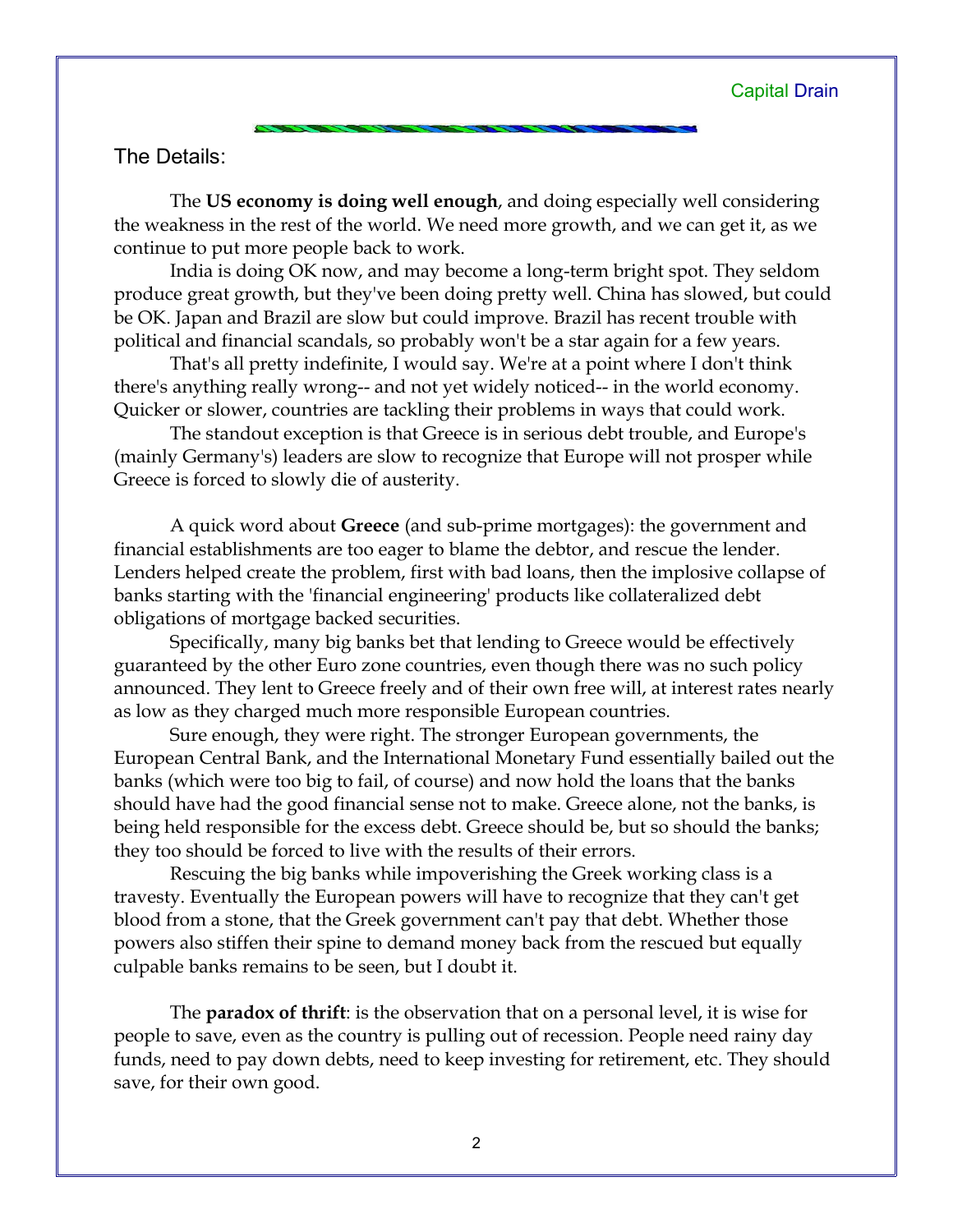## Capital Drain

By contrast, on the macroeconomic level of nations and the world, the economy needs for everyone to spend as much as they can. Especially as we come out of a financial-crash induced recession, every dollar earned becomes another dollar spent and earned and then re-spent by someone else. The missing ingredient for stronger growth is consumer demand.

You, as an individual, are not responsible for the big picture. Do what's best for you: reduce, do not increase your debt. Increase your savings.

For the moment, a relatively easy way to do that is to think of your reduced gasoline spending as if it were new income to allocate. Using SF Bay prices, gas has dropped from \$4 to \$3 per gallon. That's \$1 per gallon of decreased expense, 25%. For most commuters that's on the order of at least \$100 each month. An easy way to increase saving is to put (at least) half of every windfall directly into savings or investment. It's money you didn't have available to you before, so you won't miss it.

There's no need to be miserly, though: use some of the windfall to treat yourself, so that you do get to enjoy the windfall now as well.

Other examples of windfalls are tax refunds and raises.

As I said, in the US job growth is good, economic growth (despite the winter stumble) is good, and inflation is low.

Will or won't the Federal Reserve raise **interest rates**? Eventually, of course, they will. They have to. They won't be doing it because of any immediate threat of inflation, though. They'll have a more benign reason: the current levels in the US and Europe are extraordinary, utterly unprecedented. When we get back to an ordinary economy (or look like we will soon) then we'll get back to ordinary interest rates.

Conventional wisdom has it that rising interest rates will slow the growth of the economy. Ordinarily yes, but again this time isn't ordinary. The stock markets may jump and swoon a little when the Fed starts announcing changes, but that's just noise that you can and should ignore.

Years ago, I wrote that I invested in a handful of big healthy dividend-paying stocks. As time has passed, I've described when and why I was deciding to sell a few of them. It's time for two more.

Within a few days I'll **sell** my holding of Kraft (**KRFT**) for a huge gain. They've done very well, and have recently been merged/bought by Heinz and some private equity. The jump in the stock price is, in my opinion, likely to fade. I'd rather sell now, and leave the uncertainty of the merger for others to ponder.

A less cheerful story is leading me to sell DuPont (DD) for a good gain. Their business performance has been declining, and I'm no longer confident that they fit the "healthy" part of my original criterion.

Note that each of these paid years of nice dividends, too, in an era when bonds did not pay much.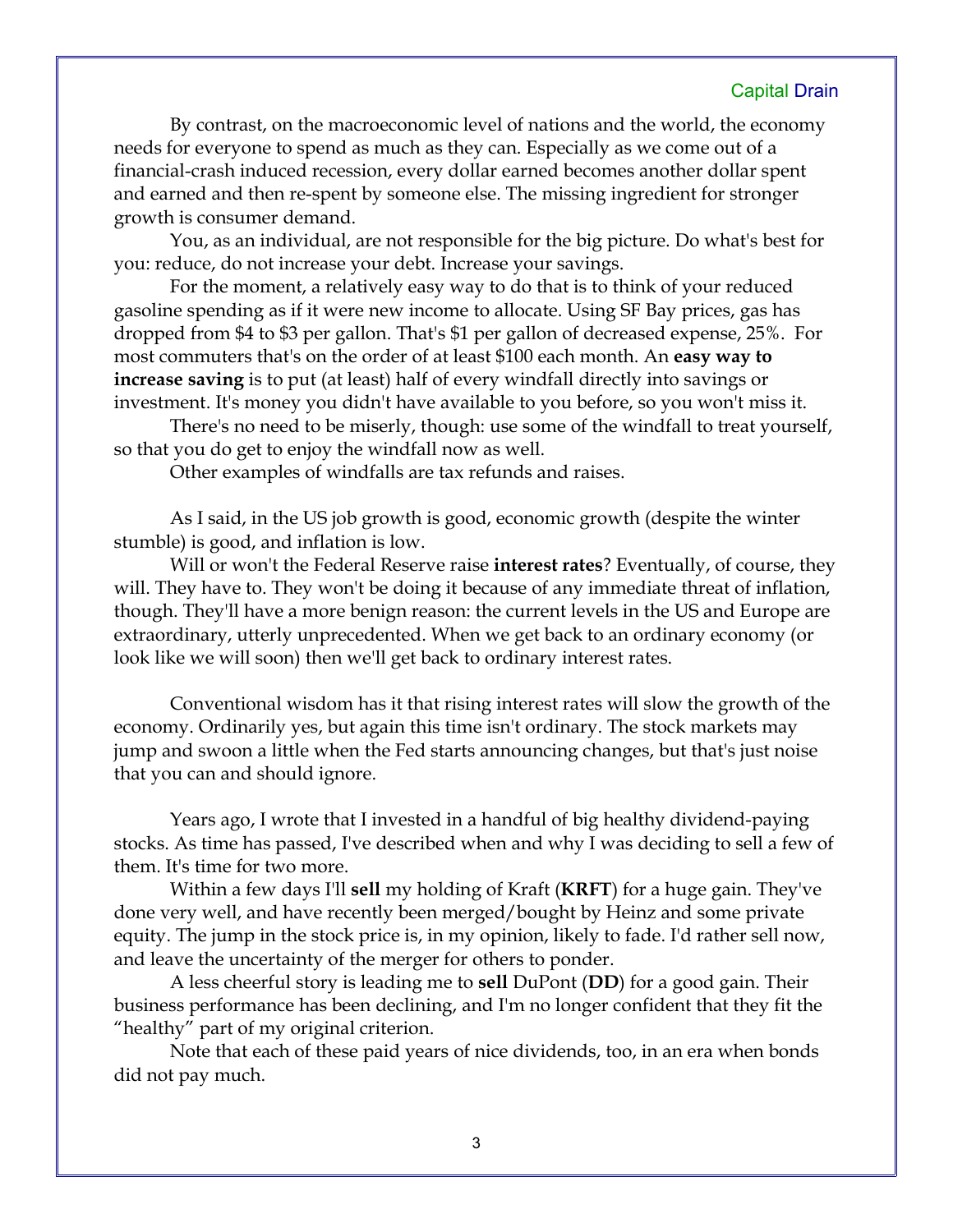Despite what I said about trouble in Greece, and to some extent paradoxically because of it, I'm mulling investing in a **European stock index fund** very soon.

My reasoning is

- Europe's economies (ex Greece) have taken their beatings and are recovering.
- Europe's stock prices followed the economies down and will follow or lead going back up.
- Meanwhile, the Euro has fallen by a lot relative to the dollar but will eventually return to normal.

This combination means that right now we dollar-holders can buy already cheap European shares for an extra discount due to exchange rates. When share prices and exchange rates return to normal, we stand to gain from each.

I'm still sifting to decide which fund to buy. I'll let you know which I choose.

This is important. It's Credit Check time again. I sincerely hope that my regular reminders and simplified instructions are helping you to check your credit report regularly.

With all the ID theft and fraud happening today, checking your Credit Report is a free way to assure that nothing is being done to you. Once per year per Credit Agency, you're allowed to get a free copy of your Credit Report, quickly, online. Do it now!

If you've been following along with my every-four-months (-ish) pace, you're ready to revisit TransUnion.

I've taken notes from my own recent visit, so you can follow the instructions at www.longspliceinvest.com/CapDrain/TransUnion.pdf . I had no problems whatsoever.

It's time to check the spelling and ship this to you.

If you have any questions, please write or phone. If you want to read more, the company web site has archived editions of this letter, lots of charts, and links to other interesting sites. There's also a web log where I discuss the process and progress of starting the mutual fund, along with occasional economic or investing thoughts..

Please forward this to any and all friends who are interested. Thanks! If you got this as a forwarded copy, you can get on the list to get your own future copies directly by sending me your email address.

You can subscribe online here to get email notification of both new blog posts and new newsletters.

Take care,

Rick